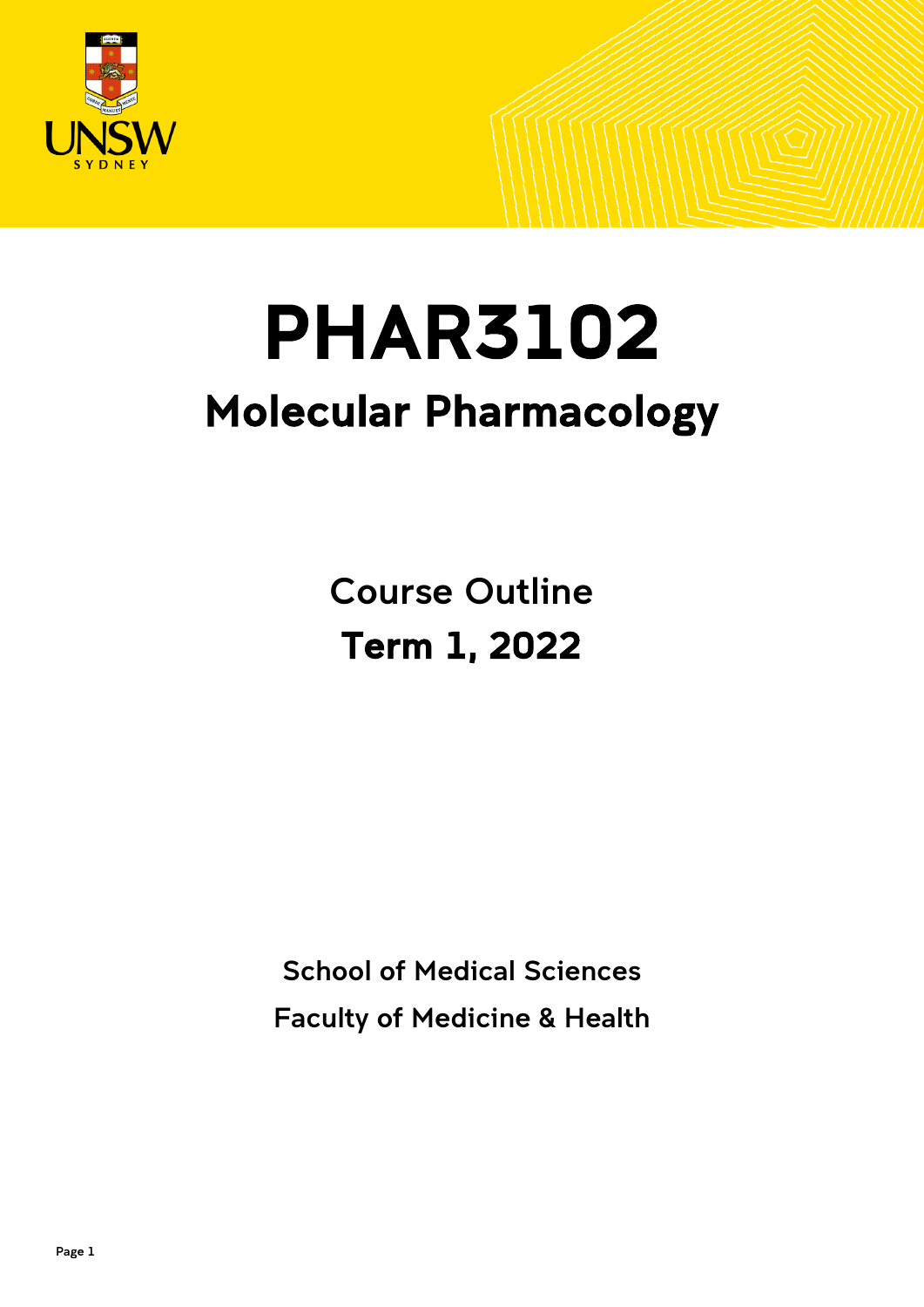# **Table of Contents**

| 1. Staff                                                                      | 3  |
|-------------------------------------------------------------------------------|----|
| 2. Course information                                                         | 3  |
| 2.1 Course summary                                                            | 3  |
| 2.2 Course aims                                                               | 3  |
| 2.3 Course learning outcomes (CLO)                                            | 4  |
| 2.4 Relationship between course and program learning outcomes and assessments | 4  |
| 3. Strategies and approaches to learning                                      | 4  |
| 3.1 Learning and teaching activities                                          | 4  |
| 3.2 Expectations of students                                                  | 5  |
| 4. Course schedule and structure                                              | 6  |
| 5. Assessment                                                                 | 7  |
| 5.1 Assessment tasks                                                          | 7  |
| 5.2 Assessment criteria and standards                                         | 8  |
| 5.3 Submission of assessment tasks                                            | 8  |
| 5.4. Feedback on assessment                                                   | 8  |
| 6. Academic integrity, referencing and plagiarism                             | 9  |
| 7. Readings and resources                                                     | 9  |
| 8. Administrative matters                                                     | 10 |
| 9. Additional support for students                                            | 10 |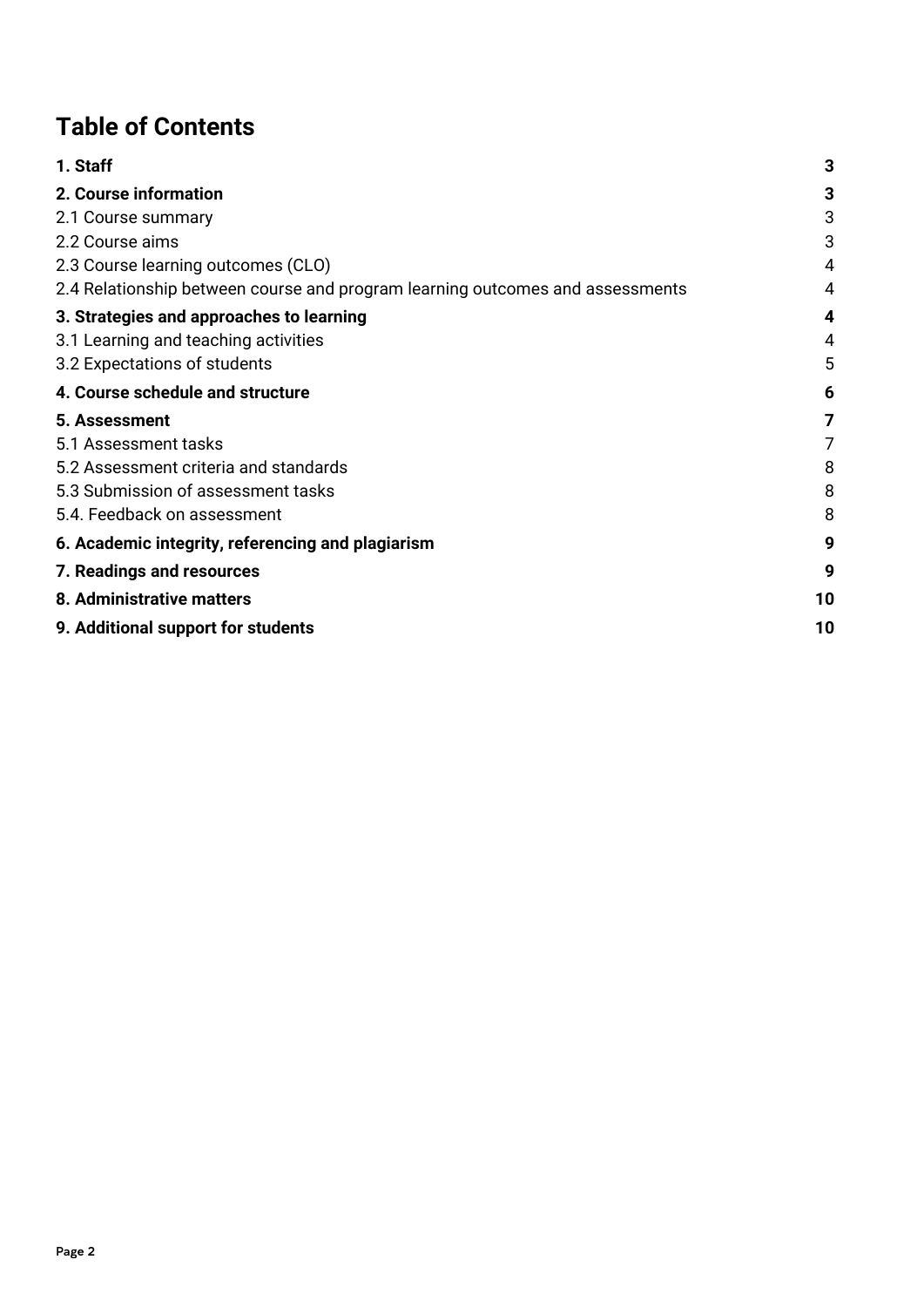# <span id="page-2-0"></span>1. Staff

| <b>Position</b>    | <b>Name</b>     | <b>Email</b>                                   | <b>Consultation times</b><br>and locations | <b>Contact Details</b> |
|--------------------|-----------------|------------------------------------------------|--------------------------------------------|------------------------|
| Course<br>Convenor | Dr Angela Finch | a.finch@unsw.edu.au                            | By appointment                             | 90651017               |
| $Co-$<br>Convenor  |                 | A/Prof Nicola Smith   nicola.smith@unsw.edu.au | By appointment                             |                        |
| Lecturer           | Dr Trevor Lewis | t.lewis@unsw.edu.au                            | By appointment                             |                        |
| Lecturer           | A/Prof Lu Liu   | lu.liu@unsw.edu.au                             | By appointment                             |                        |
| Lecturer           | Dr Nicole Jones | n.jones@unsw.edu.au                            | By appointment                             |                        |

# <span id="page-2-1"></span>2. Course information

Units of credit: 6

Prerequisite: PHAR2011. Highly recommended BIOC2201 or BIOC2101 or BIOC2181

Teaching times and locations:<http://timetable.unsw.edu.au/2022/PHAR3102.html>

## <span id="page-2-2"></span>2.1 Course summary

You will learn the molecular basis of drug action and explore how cutting-edge biotechnology and biomedical research advances pharmacological knowledge. Detailed coverage includes: genetic variability in drug action, protein structure-activity relationships, receptor-ligand interactions, signal transduction, biochemical and molecular aspects of drug targets and their signalling mechanisms. The course has a strong focus on developing research and analytical skills.

## <span id="page-2-3"></span>2.2 Course aims

Building on basic pharmacology skills learned in PHAR2011, the objectives of this course are to

- a. Explore the basis for drug actions at the molecular level from binding to a target to eliciting a cellular outcome
- b. To develop an understanding of why certain molecules might be agonists, antagonists or inverse agonists and the circumstances under which these definitions might change
- c. Develop an appreciation of how cellular context and genetic variability can impact the effect of a drug at the molecular level
- d. To develop skills in the interpretation and analysis of molecular pharmacology experiments and ability to decide whether the data supports the conclusions made by the scientist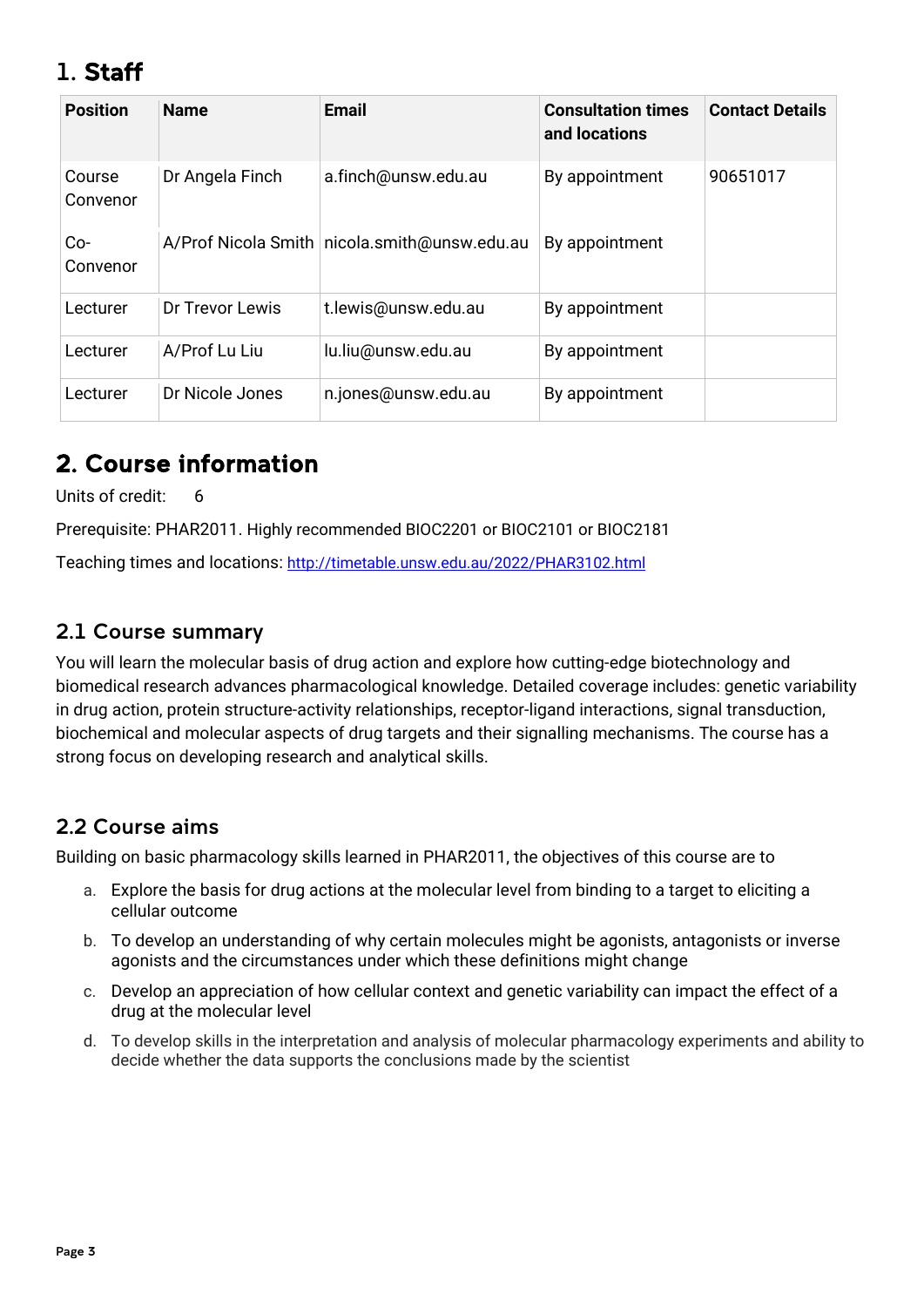## <span id="page-3-0"></span>2.3 Course learning outcomes (CLO)

At the successful completion of this course you (the student) should be able to:

- 1. Apply knowledge of molecular pharmacology of drug targets to pharmacological problems
- 2. Describe the effect of genetic variability on drug action
- 3. Apply knowledge of molecular biology techniques to the design of experiments to test molecular pharmacology hypotheses
- 4. Record, analyse and/or draw conclusions from experimental data

## <span id="page-3-1"></span>2.4 Relationship between course and program learning outcomes and assessments

| <b>Course</b><br>Learning<br><b>Outcome</b><br>(CLO) | <b>LO Statement</b>                                                                                                             | <b>Related Tasks</b><br>& Assessment |
|------------------------------------------------------|---------------------------------------------------------------------------------------------------------------------------------|--------------------------------------|
| CLO <sub>1</sub>                                     | Apply knowledge of molecular<br>pharmacology of drug targets to<br>pharmacological problems                                     | 1, 2, 3, 4                           |
| CLO <sub>2</sub>                                     | Describe the effect of genetic<br>variability on drug action                                                                    | 1, 2, 3, 4                           |
| CLO <sub>3</sub>                                     | Apply knowledge of molecular biology<br>techniques to the design of<br>experiments to test molecular<br>pharmacology hypotheses | 1, 2, 3, 4                           |
| CLO <sub>4</sub>                                     | Record, analyse and/or draw<br>conclusions from experimental data                                                               | 1, 2, 3, 4                           |

## <span id="page-3-2"></span>3. Strategies and approaches to learning

## <span id="page-3-3"></span>3.1 Learning and teaching activities

The learning and teaching philosophy underpinning this course is centred on you gaining core skills and developing an understanding of the molecular basis of drug action. We aim to create an environment which interests and challenges you. The teaching is designed to be engaging and relevant in order to prepare you for future careers. The primary source of information for this course is the lecture material, with the collaborative learning sessions, practical classes and online material directly complementing and supporting the lecture material. Additionally, effective learning can also be enhanced through self-directed use of other resources such as textbooks, literature references and web-based sources.

Learning activities occur on the following days and times: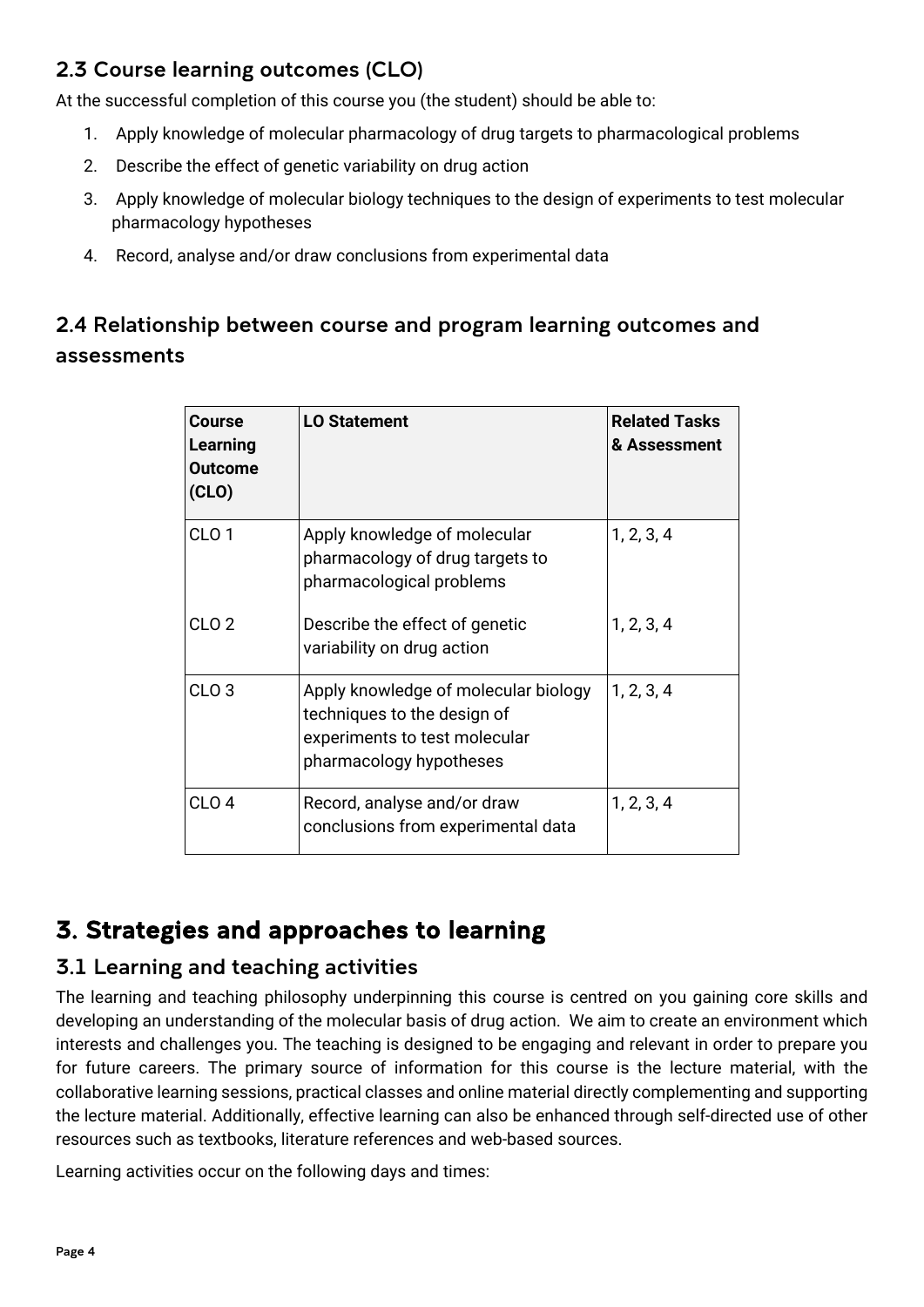**Lectures**: Topics being covered each week can be found on the course timetable. The topics will be covered via pre-recorded lectures or online modules and will be available online prior to the week scheduled.

**Collaborative learning session**: You should attend one session per week, delivered face to face (or online for approved students) on Tuesday at either  $4 - 5$  pm or  $5 - 6$  pm

**Laboratory practicals**: You should attend the laboratory practicals to be held face to face (or online for approved students) on Thursdays 10 am  $-$  1 pm. The practicals are a core part of your learning experience in the sciences.

**Q & A sessions**: Online on Friday 9 – 10 am.

**Mid-session exam**: Week 5 (covers content from weeks 1-4) and will be held during the Q & A time slot of week 5.

Information regarding weekly activities will be available via the interactive timetable on Moodle and in weekly announcements via Moodle.

## <span id="page-4-0"></span>3.2 Expectations of students

Students are reminded that UNSW recommends that a 6 units-of-credit course should involve about 150 hours of study and learning activities. The formal learning activities total approximately 60 hours throughout the term and students are expected (and strongly recommended) to do at least the same number of hours of additional study.

The *Q&A sessions* are provided to allow you the opportunity to clarify points covered in each week's topics. You should review the weeks topics and make notes well in advance of the Q&A session. You should then review your notes and write down any questions you have about these topics and bring those questions along to the Q&A session.

The *practicals* are provided to support lecture material and practise analytical and critical evaluation skills.

In the *collaborative learning sessions*, you will work in teams to learn about techniques used in molecular pharmacology. You will then apply this knowledge in the critical analysis and interpretation of data presented in a journal article. These sessions will allow you to develop your research, information literacy, critical analysis, communication and time management skills.

The practical classes and collaborative learning sessions help you to achieve course learning outcomes 1- 4. You need to complete any preparation work set prior to attending these classes. This might include prelab modules, reading of information sheets or answering of Journal Club questions. Attendance at practical classes and collaborative learning sessions will be recorded at the start of each class.

If you wish to contact the course convenors or staff, you can do so by e-mail or Microsoft Teams, using the details provided in section 1 of this document and on the course Moodle page. We are committed to providing the best experience and outcome for all students and will therefore endeavour to respond to e-mails as soon as possible, but please consider the following:

- Standard work hours are Monday to Friday from 8 am to 6 pm. E-mail correspondence received outside of this time may be dealt with from the next working day.
- All staff and students have busy schedules and multiple commitments, so while staff will endeavour to answer e-mail correspondence as quickly as possible, please apply appropriate expectations in this regard (i.e. within 48 hours and on a workday).
- Please only use Teams messaging to communicate with the course staff *during class*. Outside of class please use e-mail.
- All digital correspondence, including e-mail, Teams messages, and messages on discussion forums should be respectful, courteous, and polite.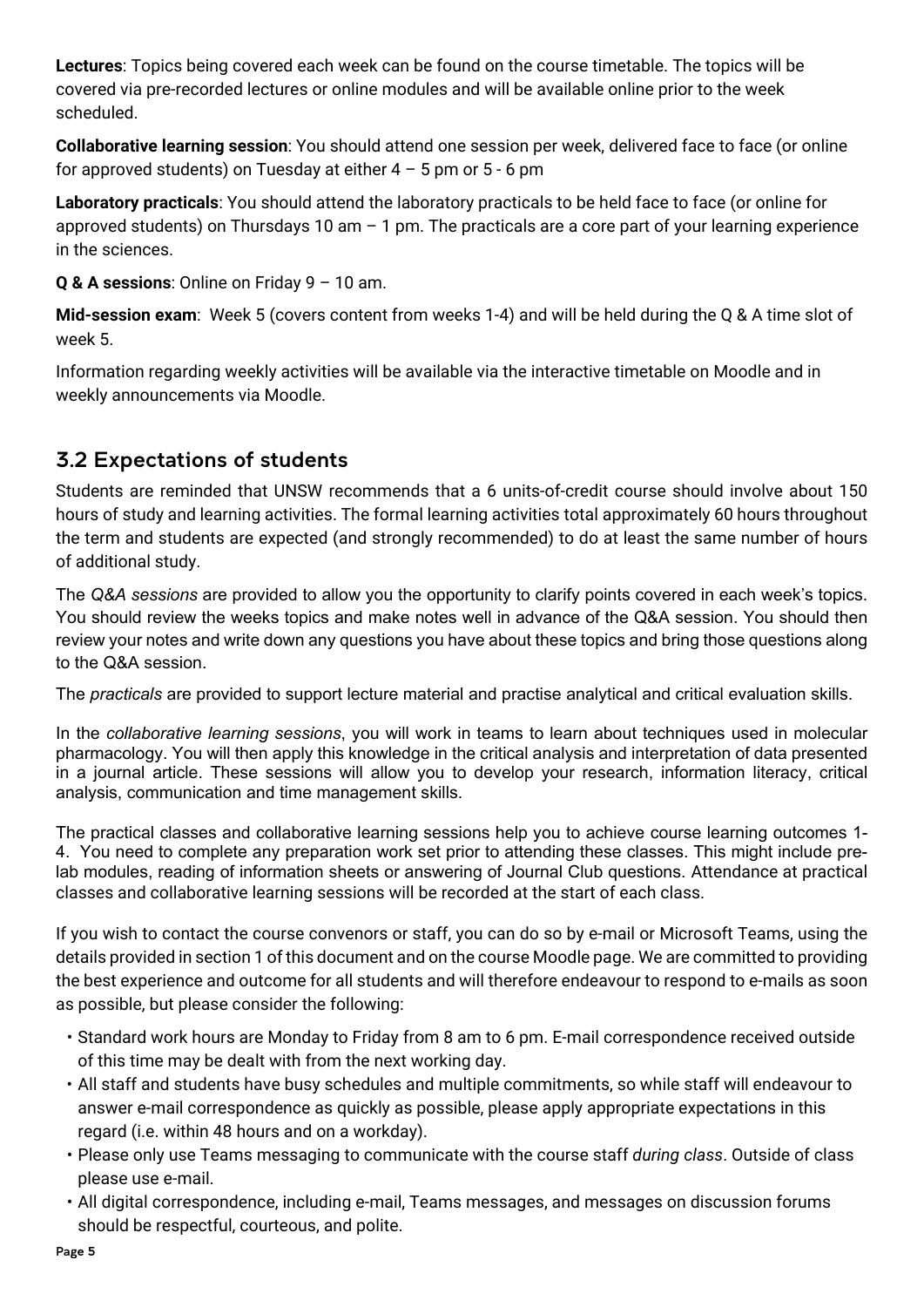To help us improve the course, please consider providing us with feedback by acting as a student liaison, and/or by completing the MyExperience survey later in the term.

# <span id="page-5-0"></span>4. Course schedule and structure

This course consists of 45 hours of class contact hours. You are expected to take an additional 100 hours of non-class contact hours to review online topics (lectures), complete assessments and class preparation activities, and study and revision in preparation for exams.

| <b>Week</b>     | <b>Topic</b>                                                                                                                                                | <b>Activity [Learning opportunity]</b>                                                                           | <b>Related CLO</b> |
|-----------------|-------------------------------------------------------------------------------------------------------------------------------------------------------------|------------------------------------------------------------------------------------------------------------------|--------------------|
| Week 1          | • Introduction to Molecular<br>Pharmacology<br><b>GPCRs:</b><br>Introduction to the Families<br>$\Omega$<br><b>Activation Mechanism</b><br>$\circ$          | CLS - Introduction<br><b>Practical-Introduction</b><br>Q&A                                                       | 1, 3, 4            |
| Week 2          | <b>Advanced Pharmacodynamics</b><br>o Measuring drug response<br>○ Binding kinetics                                                                         | CLS - Molecular Techniques-BRET /<br><b>CRISPR</b><br><b>Practical- Determining Antagonist</b><br>Potency<br>Q&A | 1, 3, 4            |
| Week 3          | <b>Second Messengers</b><br>G proteins<br>$\circ$ Introduction to G proteins & G $\alpha$<br>subunits<br>$\circ$ G $\beta$ y subunits                       | <b>CLS - Journal Club</b><br>Practical-Receptor binding<br>Q&A                                                   | 1, 3, 4            |
| Week 4          | <b>Constitutively Active Receptors/</b><br>Inverse agonists<br><b>Regulation of GPCR Signalling</b><br>Internalisation & Endosomal Signalling               | <b>CLS - Molecular Techniques-</b><br>Confocal / Western Blot<br><b>Practical- Receptor Signalling</b><br>Q&A    | 1, 3, 4            |
| Week 5          | Receptor Theory:<br>$\circ$ Occupation and Operational<br><b>Models</b><br>o Ternary Complex Model and ETCM<br>o Induced Fit vs Conformational<br>Selection | <b>CLS - Journal Club</b><br><b>Practical- Receptor Signalling</b><br>Q&A                                        | 1, 3, 4            |
| Week 7          | • Biased Signalling<br><b>Allosteric Modulators</b>                                                                                                         | CLS-Molecular Techniques - a-<br>screen / Radial plots<br><b>Practical- Receptor Signalling</b><br>Q&A           | 1, 3, 4            |
| Week 8          | Orphan Receptors<br>Ligand-Gated Ion Channel                                                                                                                | <b>CLS - Journal Club</b><br><b>Practical- Receptor Signalling</b><br>Q&A                                        | 1, 3, 4            |
| Week 9          | <b>Nuclear Receptors /Transcription</b><br>Factors<br>Pharmacogenetics/genomics                                                                             | CLS - Molecular Techniques-EMSA /<br><b>RGA</b><br><b>Practical- Receptor Signalling</b><br>Q&A                  | 1, 2, 3, 4         |
| Week 10 $\cdot$ | Transporters<br><b>Catalytic Receptors</b>                                                                                                                  | CLS - Journal Club<br><b>Practical-Pharmacogenetics</b><br>Q&A                                                   | 1, 3, 4            |

Exam Period: 29 April – 12 May Supplementary Exam Period: 23 May – 27 May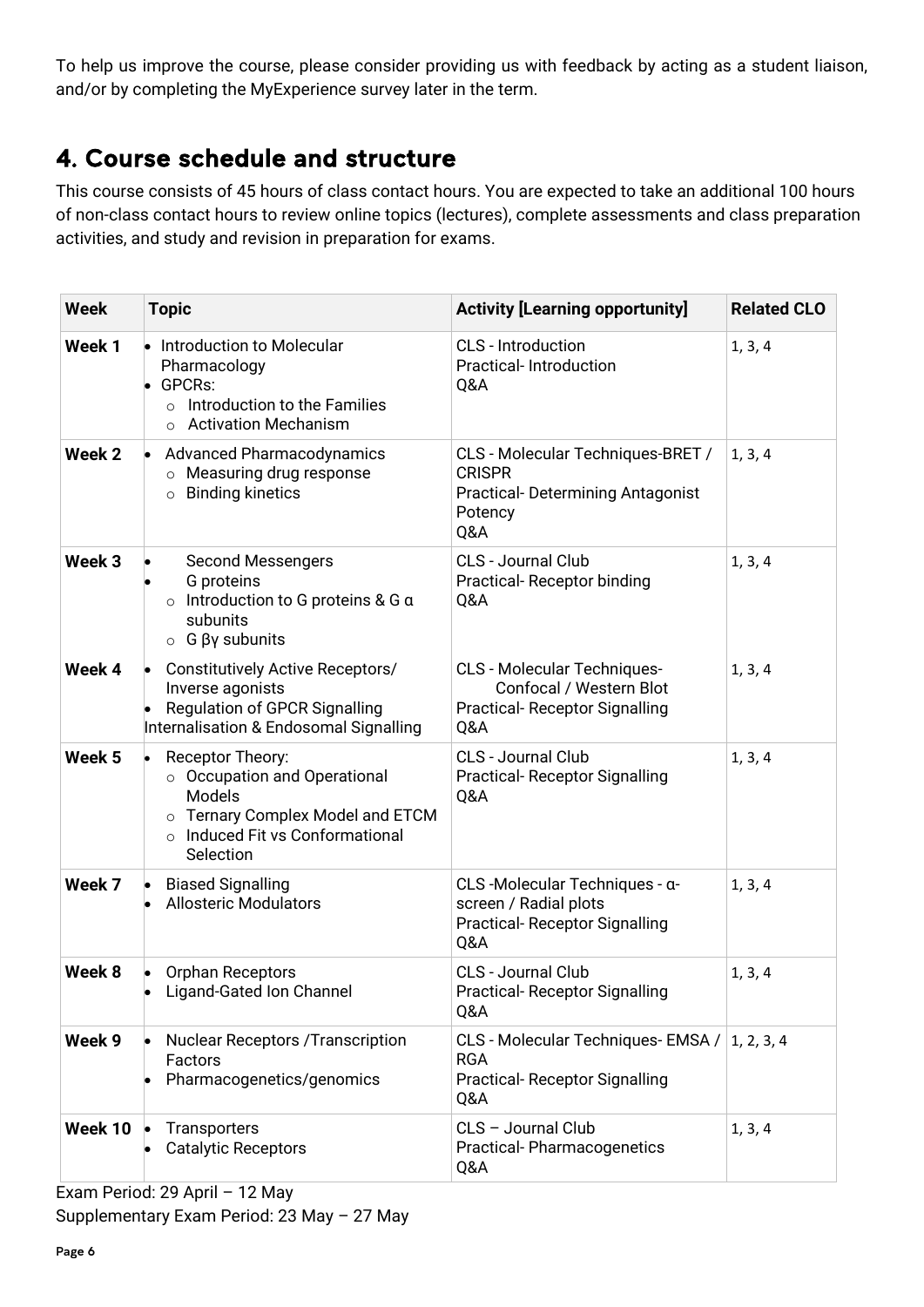# <span id="page-6-0"></span>5. Assessment

## <span id="page-6-1"></span>5.1 Assessment tasks

| <b>Assessment task</b>                                           | Length                                 | Weight | <b>Mark</b> | Due date and time                 |
|------------------------------------------------------------------|----------------------------------------|--------|-------------|-----------------------------------|
| <b>Assessment 1:</b><br>Progress Exam                            | 50 min                                 | 15     | 100         | 18 <sup>th</sup> March 9 am       |
| <b>Assessment 2:</b><br><b>Laboratory Notebook</b>               | See task<br>description<br>for details | 15     | 100         | Weeks 3, 4 & 10<br>Monday 10 am   |
| <b>Assessment 3:</b><br><b>Collaborative Learning Activities</b> | See task<br>description<br>for details | 15     | 100         | Weeks 2-5, 7-10                   |
| <b>Assessment 3:</b><br>Final Exam                               | 2 <sub>h</sub>                         | 55     | 100         | Exam Period: 29<br>April - 12 May |

**Assessment 1: Mid-term Progress Exam.** This exam will give you feedback on how you are succeeding in the course. It will test not only your knowledge of the molecular pharmacology of receptors, and molecular techniques used in pharmacology but also your ability to apply the knowledge you have acquired from multiple lectures, collaborative learning sessions and practicals to molecular pharmacology scenarios. The examinations may be in the format of MCQ, short and long answer questions. The questions will be based on the material covered in the lectures, practical classes and collaborative learning sessions. Material covered prior to the progress exam may again be examined in the final exam.

**Assessment 2: Laboratory Notebook.** Students will record the details of each experiment performed during the practical classes, collect and analyse data, and draw conclusions from the data generated.

#### **Assessment 3: Collaborative Learning Activities**

Part 1: Molecular Technique Quizzes: Students will take online quizzes covering the application of molecular techniques to pharmacological studies, and the interpretation and analysis of molecular pharmacology experiments (5 quizzes, 5%).

Part 2: Journal Club: 'Journal Club' will be scheduled every second week. You will answer questions that guide you through the process of analysing and drawing conclusions from data presented in a research article that has used the molecular techniques taught in the collaborative learning session the week before. You will submit answers to these questions prior to each 'journal club'. At the end of term you will reflect on your critical analysis learning trajectory and nominate your "best" attempt at answering the questions for marking. (10%)

**Assessment 4: Final examination.** The end of session examination will test not only your knowledge of the molecular pharmacology of receptors, channels and transporters, and molecular techniques used in pharmacology, but also your ability to apply the knowledge you have acquired from multiple lectures,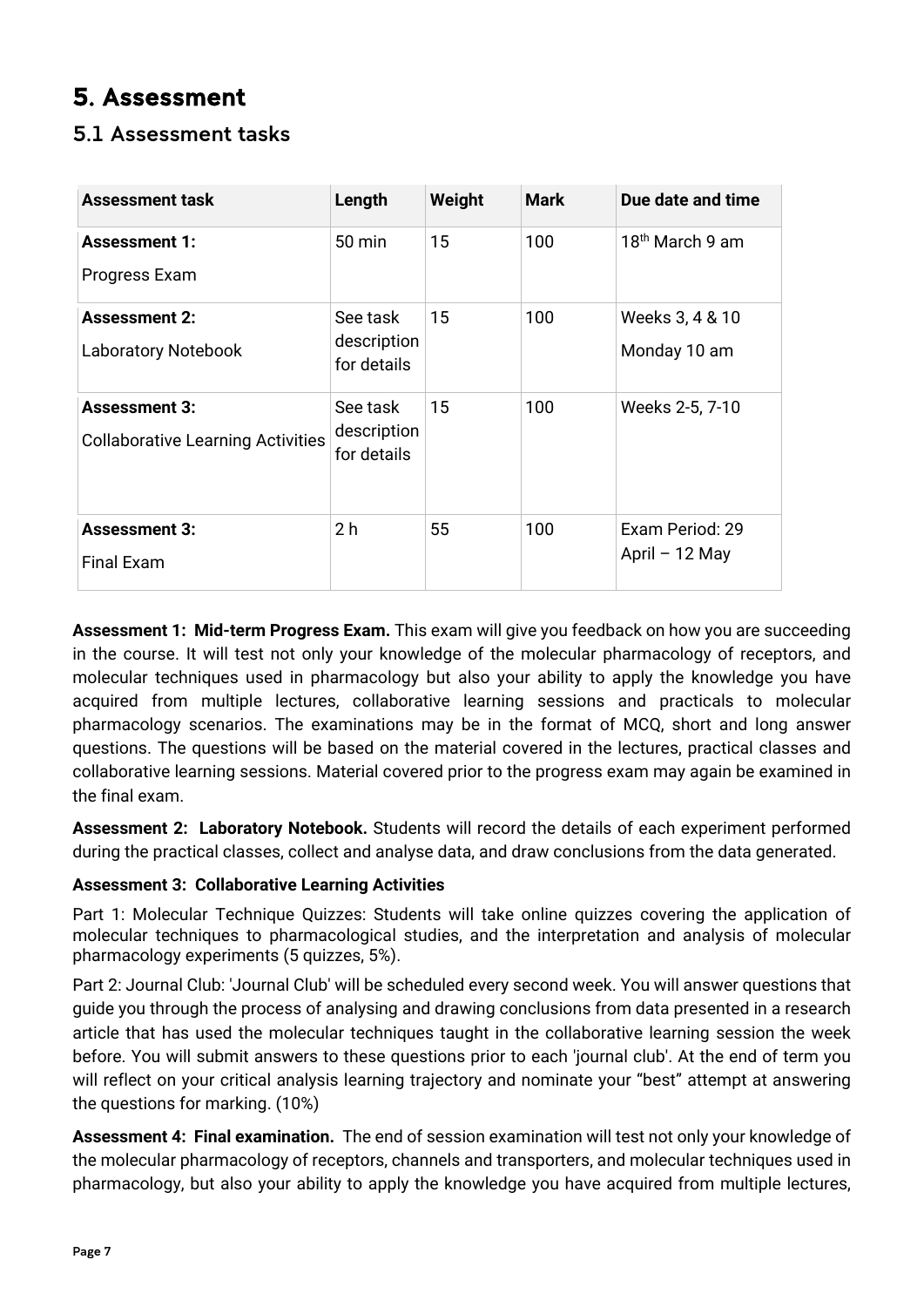collaborative learning sessions and practicals to molecular pharmacology scenarios. The examinations may be in the format of MCQ, short and long answer questions. The questions will be based on the material covered in the lectures, practical classes and collaborative learning sessions.

#### **Further information**

UNSW grading system:<https://student.unsw.edu.au/grades>

UNSW assessment policy:<https://student.unsw.edu.au/assessment>

#### <span id="page-7-0"></span>5.2 Assessment criteria and standards

Practice exam questions will be made available to you via Moodle, as well as during the collaborative learning sessions.

Details regarding the assessment tasks will be provided to you during the first laboratory practical session and first collaborative learning session in week 1, as well as being available on the course Moodle page. A detailed marking rubric for each task will be provided to you via the course Moodle page.

#### <span id="page-7-1"></span>5.3 Submission of assessment tasks

#### **Late Submission**

Late submissions will be penalized at 5% per day capped at five days (120 hours). Students will not be permitted to submit their assessments after this date.

#### **Special Consideration**

If you experience a short-term event beyond your control (exceptional circumstances) that impacts your performance in a particular assessment task, you can apply for Special Consideration.

You must apply for Special Consideration **before** the start of your exam or due date for your assessment, except where your circumstances of illness or misadventure stop you from doing so.

If your circumstances stop you from applying before your exam or assessment due date, you must **apply within 3 working days** of the assessment, or the period covered by your supporting documentation.

More information can be found on the [Special Consideration website.](https://www.student.unsw.edu.au/special-consideration)

#### <span id="page-7-2"></span>5.4. Feedback on assessment

**Assessment 1: Mid-term test.** Individual marks are provided via Moodle once the exams have been graded. Cohort feedback is provided in the form of a post or podcast via the course Moodle page in week 7.

**Assessment 2: Laboratory Notebook**. You will be receiving formative feedback during practical classes and 3 times during the term your laboratory notebook will be graded. After each submission you will receive summative written feedback. A marking rubric will be used to evaluate the laboratory notebooks and provide feedback.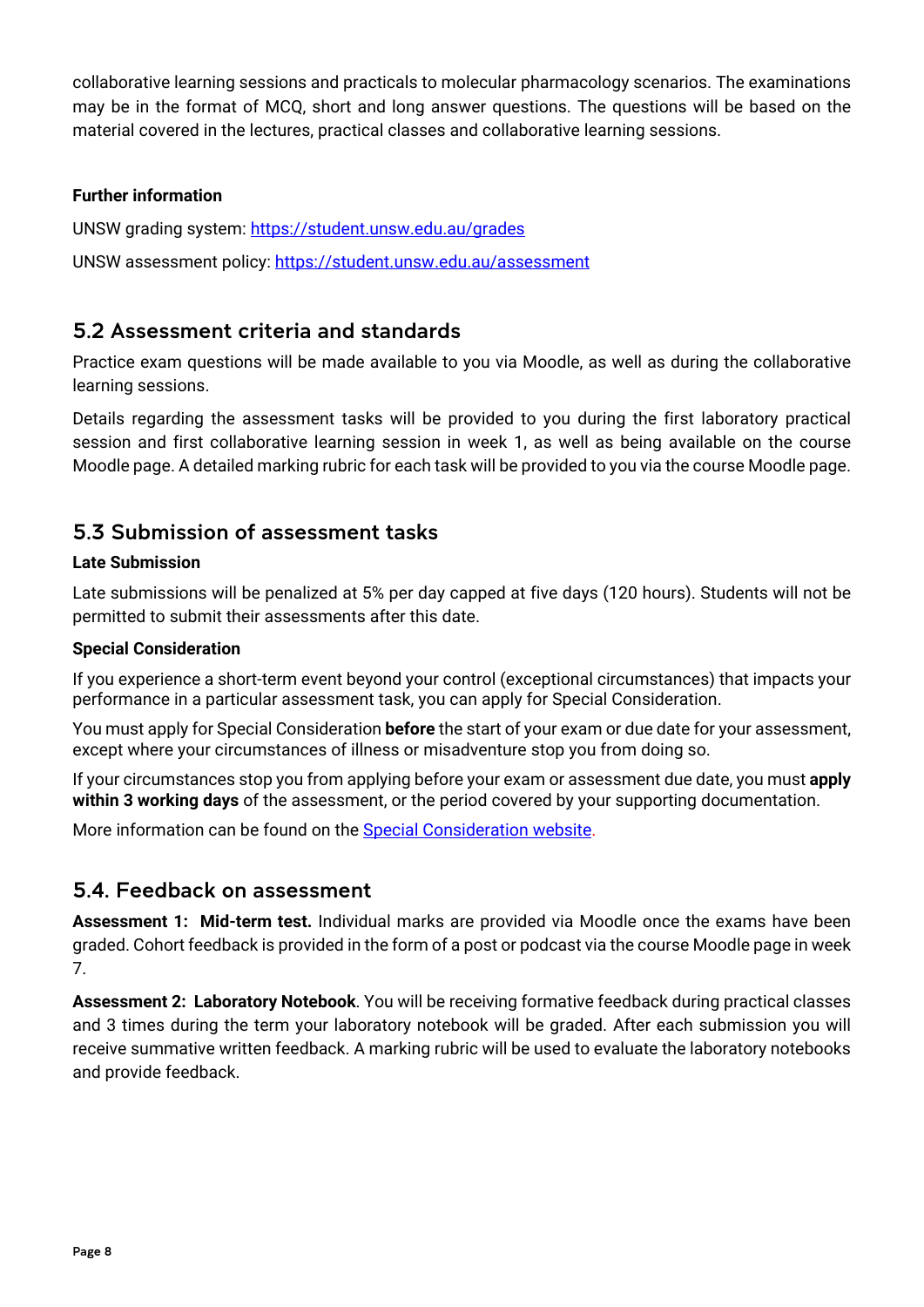#### **Assessment 3: Collaborative Learning Activities**

Part 1: Molecular Technique Quizzes: Feedback will be provided in class once the quiz is completed.

Part 2: Journal Club. You will receive feedback on how well you are analysing the journal article during class as part of the class discussion of the paper. A marking rubric will be used to evaluate your submission and written feedback on your reflection will be provided.

**Assessment 4:** Final examination. Cohort feedback is provided once the exams are completed in the form of a post in Moodle.

## <span id="page-8-0"></span>6. Academic integrity, referencing and plagiarism

**Referencing** is a way of acknowledging the sources of information that you use to research your assignments. You need to provide a reference whenever you draw on someone else's words, ideas or research. Not referencing other people's work can constitute plagiarism.

Please use Vancouver referencing style for this course.

Further information about referencing styles can be located a[t https://student.unsw.edu.au/referencing](https://student.unsw.edu.au/referencing)

*Academic integrity is fundamental to success at university. Academic integrity can be defined as a commitment to six fundamental values in academic pursuits: honesty, trust, fairness, respect, responsibility and courage.*[1](#page-8-2) *At UNSW, this means that your work must be your own, and others' ideas should be appropriately acknowledged. If you don't follow these rules, plagiarism may be detected in your work.* 

*Further information about academic integrity and plagiarism can be located at:*

- *The Current Students site* <https://student.unsw.edu.au/plagiarism>*, and*
- *The ELISE training site* <http://subjectguides.library.unsw.edu.au/elise/presenting>

*The Conduct and Integrity Unit provides further resources to assist you to understand your conduct obligations as a student:* <https://student.unsw.edu.au/conduct>*.*

## <span id="page-8-1"></span>7. Readings and resources

Due to the cutting-edge nature of this course and the rapid advances made in the field of Molecular Pharmacology, a single primary text which adequately covers the content of this course has not been identified. Therefore, each lecturer will provide you with additional resources to supplement their lecture material. These resources will take the form of textbooks, journal articles or web-based resources. If available, links to the electronic form of these resources will be put on the course Moodle page.

Three textbooks have been identified that together cover the majority of the course content. These texts are available as online resources from the UNSW library

- "Pharmacology in drug discovery: understanding drug response" by T. P. Kenakin.
- "Molecular Pharmacology: From DNA to Drug Discovery" by Dickenson, Freeman, Lloyd Mills, Thode, & Sivasubramaniam.

<span id="page-8-2"></span><sup>1</sup> International Center for Academic Integrity, 'The Fundamental Values of Academic Integrity', T. Fishman (ed), Clemson University, 2013.